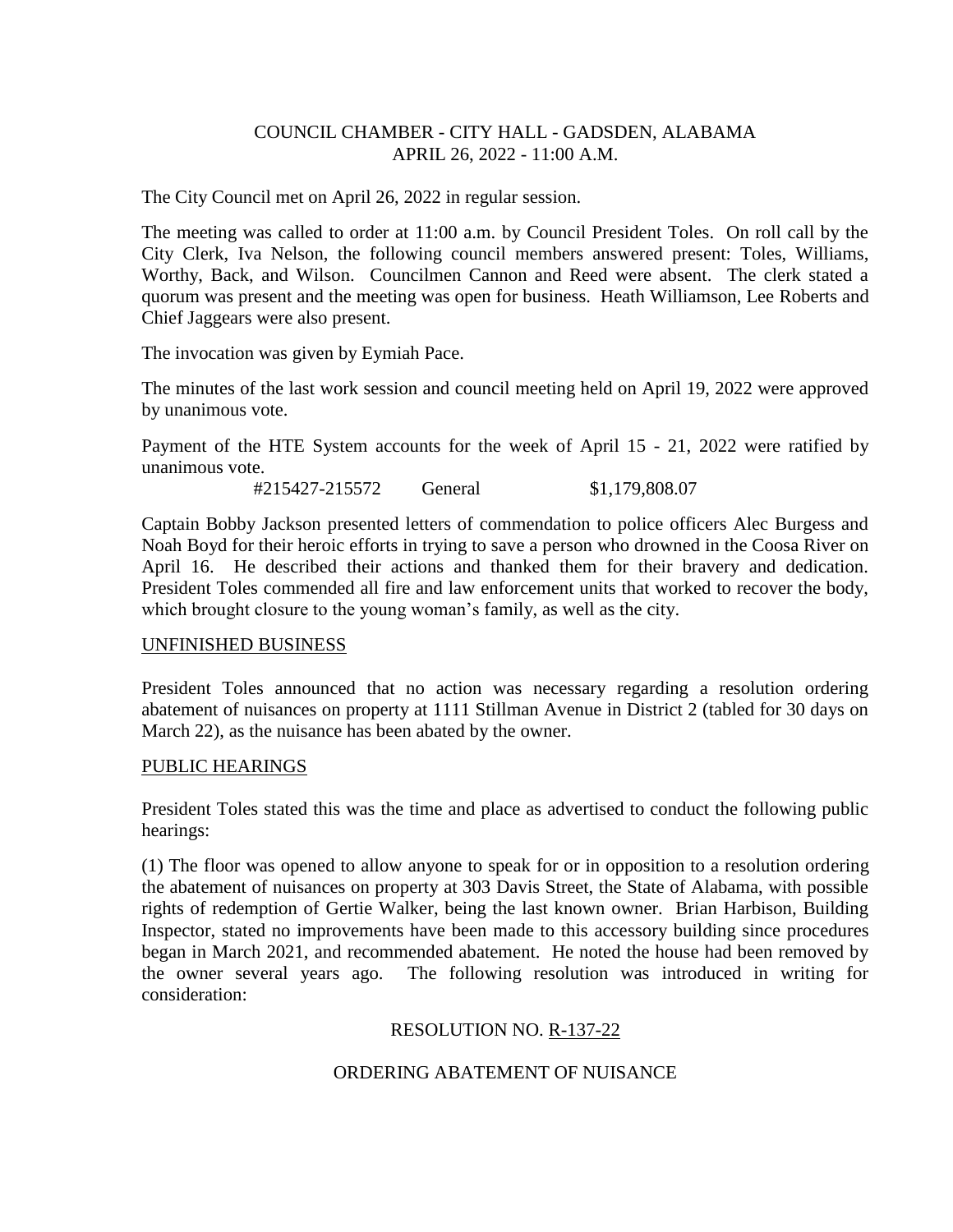(Ordering Abatement of Nuisance - 303 Davis Street - District 1 - State of Alabama; Possible rights of redemption of Gertie Walker)

Councilwoman Toles moved to adopt the resolution as introduced, which motion was seconded by Councilman Back and unanimously adopted.

(2) The floor was opened to allow anyone to speak for or in opposition to a resolution ordering the abatement of nuisances on property at 1901 Noccalula Road, Dennis Wayne Bailey, subject to a mortgage in favor of Mortgage Information Services, being the last known owner. Brian Harbison, Building Inspector, stated no improvements have been made since procedures began in March 2021, and recommended abatement. The following resolution was introduced in writing for consideration:

## RESOLUTION NO. R-138-22

## ORDERING ABATEMENT OF NUISANCE

(Ordering Abatement of Nuisance - 1901 Noccalula Road - District 7 - Dennis Wayne Bailey, subject to mortgage in favor of Mortgage Information Services)

Councilman Wilson moved to adopt the resolution as introduced, which motion was seconded by Councilman Worthy and unanimously adopted.

#### RESOLUTIONS PRESENTED FOR CONSIDERATION

(1) The following resolution was introduced in writing for consideration:

## RESOLUTION NO. R-139-22

## AUTHORIZING AMENDMENT TO OUTSIDE AGENCY AGREEMENT WITH GADSDEN AIRPORT AUTHORITY

(Amending Agreement - Gadsden Airport Authority - Appropriating additional \$400,000.00 as one-time payment for legal services due to ongoing litigation - Note: Lawsuit is Dynamic Collision et al. V. City of Gadsden et al. regarding proposed rendering plant)

Lee Roberts, City Attorney, explained the lawsuit was not brought by the City nor the Airport Authority. He referred to separation of powers and said the court should not intervene before legislative action was taken. He reiterated that the council was never presented with a proposal on which to vote. Mr. Roberts pointed out the authority voted to not allow sale or lease of airport property for a proposed rendering plant. He stressed that binding the hands of future councils must be accomplished by a consent decree, although plaintiffs contend they asked for a settlement. Mr. Roberts displayed excerpts of a Gadsden Times article quoting a plaintiff attorney using the term "consent decree." Council members asked questions and participated in the discussion that followed. Consensus was expressed for the following: no water or FAA permit was ever issued; permit(s) issued by ADEM were withdrawn by Pilgrim's Pride; City is ultimately responsible for financial obligations of the authority, due to being co-sponsor for the airport; City has no jurisdiction in other areas of the county. It was noted the judge granted a continuance requested by the plaintiffs and objected to by the defendants.